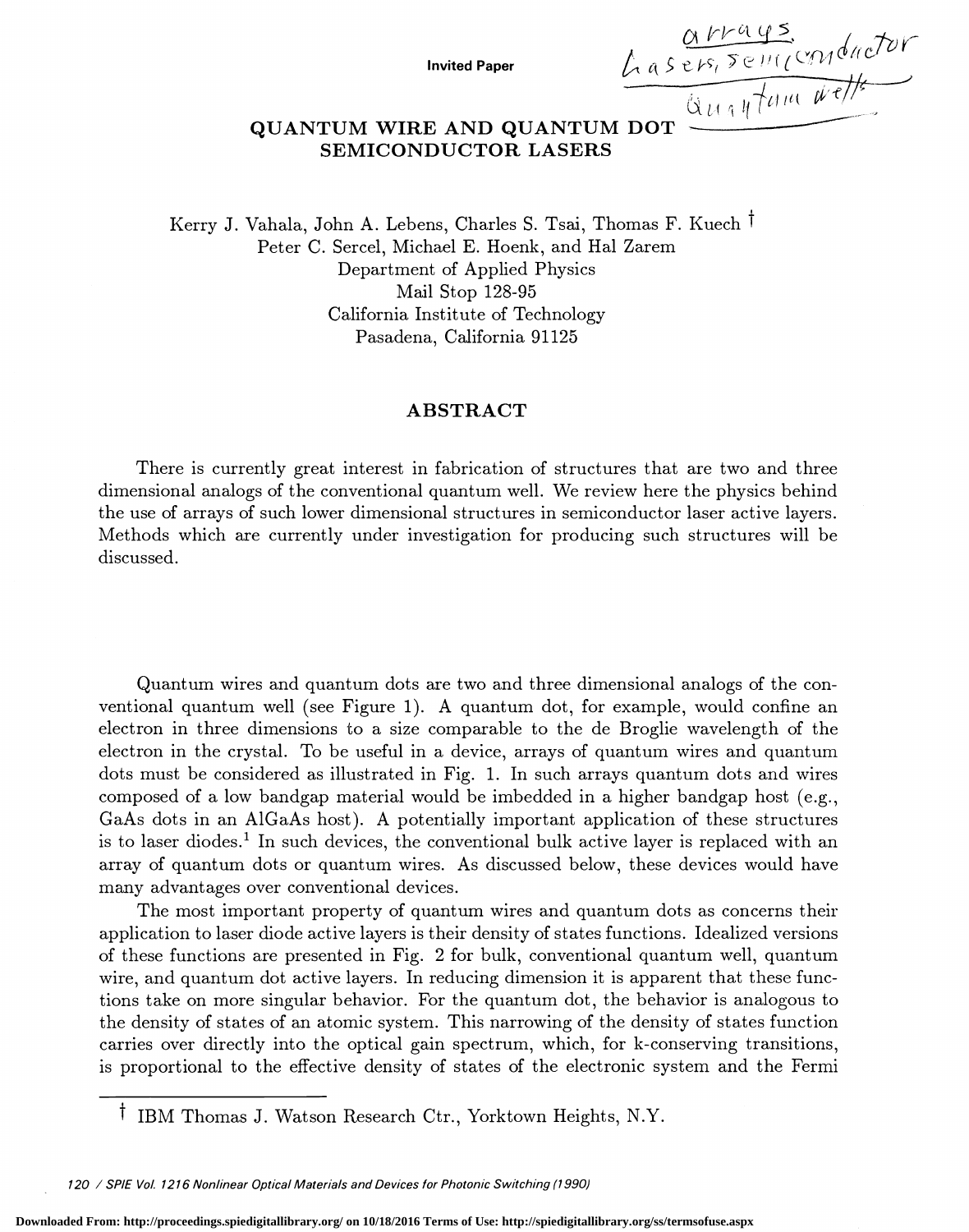

Fig. 1. Schematic drawing of quantum wells, wires and dots showing the successive dimensions of confinement. The lower part of the figure shows arrays of these structures suitable for incorporation into the active layer of a semiconductor laser. The structures are formed from low bandgap material imbedded in a higher bandgap host.

## Density of States Functions



Fig. 2. Density of states functions for zero-, one-, two-, and three-dimensional systems. The dashed curve indicates approximately the optical gain which results when the medium is inverted.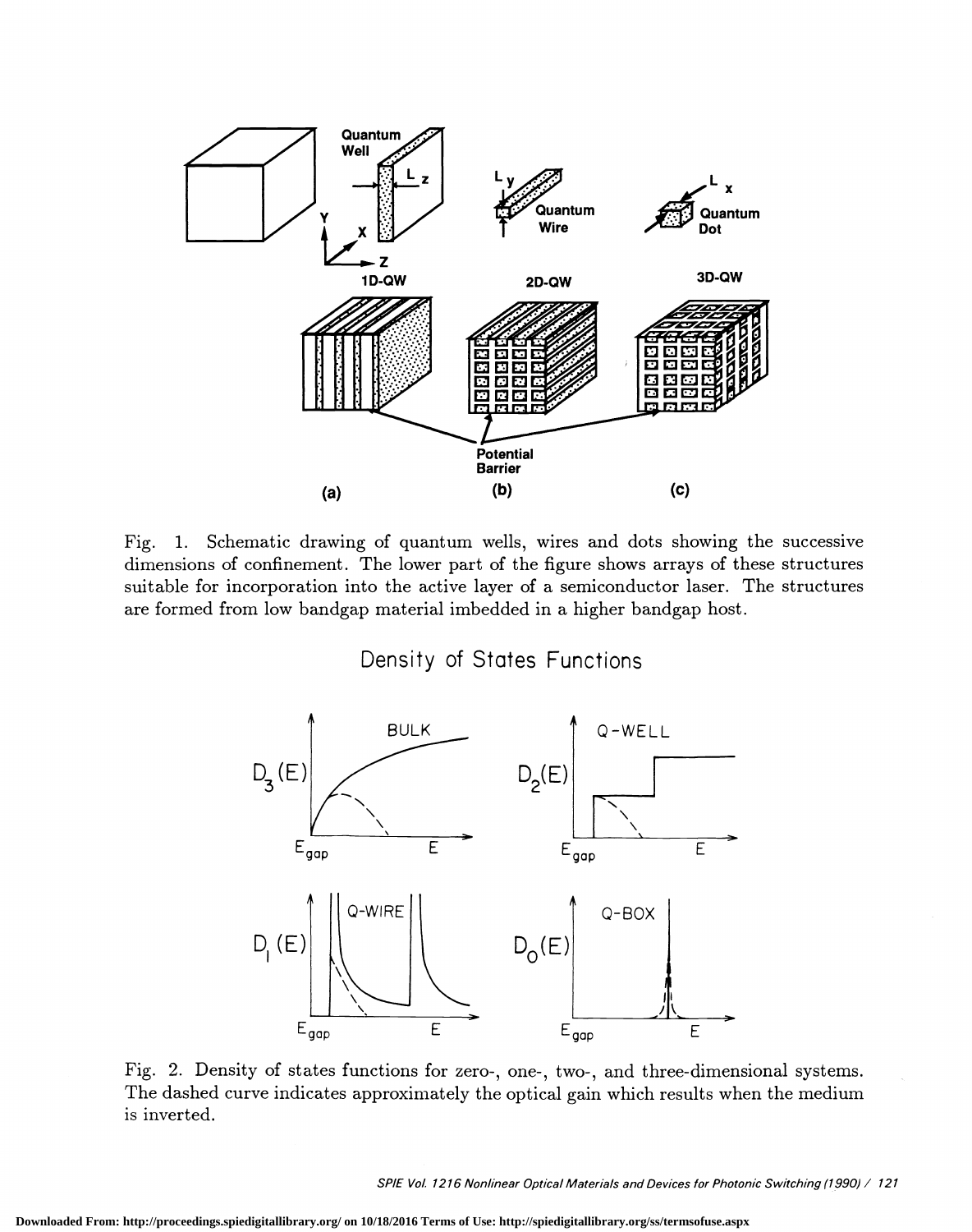occupancy factor giving the strength of the inversion. The dashed curves appearing in Fig. 2 show typical gain spectra for each case. Gain spectrum narrowing is maximum for the quantum dot. In fact, here the gain spectrum width is zero according to this highly sim plified model.(In a more realistic model phonon scattering broadens the transition leaving a Lorentzian lineshape as has been illustrated in the figure.)

A laser based on a narrower gain spectrum has many advantages.<sup>1,7</sup> First, it is clear that lower threshold currents are possible since fewer carriers are wasted in regions of the spectral space that are not contributing to lasing action. It is important to note that there is also a significant reduction in the transparency excitation level of the gain medium simply from the reduction of the active layer volume. The resulting reduction in threshold has been exploited in ultra low threshold conventional quantum well semiconductor lasers and can also be exploited in quantum wire and quantum dot semiconductor lasers.

Dynamic and spectral properties are also improved in these devices. Consider, for example, the direct modulation speed of a diode laser as determined by the relaxation oscillation corner frequency. The square of this corner frequency is easily shown to vary linearly with the differential gain (i.e., the derivative of gain with respect to carrier density). Differential gain will, roughly speaking, vary inversely with spectral width. Hence, reduced dimension results in higher modulation speeds.<sup>1</sup> Using similar arguments it is possible to show that chirp reduction, phase noise reduction, and intensity noise reduction also can result from the reduction of the active layer electronic system dimension.<sup>1</sup> The application of quantum well and quantum wire active layers to phase noise reduction and modulation speed enhancement in laser diodes was first discussed in Reference 1 . All of the theoretical predictions concerning conventional quantum well active layers have since that time been verified.

The fabrication of quantum wires and quantum dots poses many challenging problems. At the present time there are two general approaches being taken. Historically first are a variety of techniques in which a quantum well which has been grown on a substrate is modified for lateral confinement on a nanometer scale. In all of these techniques a nanometer scale pattern is first generated on the sample using lithographic methods such as electron or ion beam lithography. The techniques then diverge in terms of how this pattern is transferred to the quantum well resulting in a quantum wire or a quantum dot. One simple example of this could be referred to as the "cookie cutter" approach. In it the lateral confinement is produced by actually etching away unmasked regions of the quantum well sample.<sup>2,3</sup> Although extremely small structures are possible with this approach, the resulting structures suffer from free surface induced nonradiative recombination. Recent efforts in this direction are addressing the issue of surface passivation either by chemical treatment or by actual regrowth on the etched structures. A more sophisticated pattern transfer technique that does not leave behind free surfaces is based on disordering of the quantum well either by ion implantation<sup>4</sup> or by diffusion.<sup>5</sup> These techniques have produced convincng results and are illustrated by the example in Fig. 3. Here again a mask is patterned onto the surface of a semiconductor, containing in this case a shallow quantum well. The mask is patterned using electron beam lithography and subsequently arrays of silicon lines are deposited in a liftoff process. The silicon then serves as a mask in a shallow zinc diffusion into the quantum well. The diffusion of zinc is known to abruptly disorder a

122 / SPIE Vol. 1216 Nonlinear Optical Materials and Devices for Photon/c Switching (1990)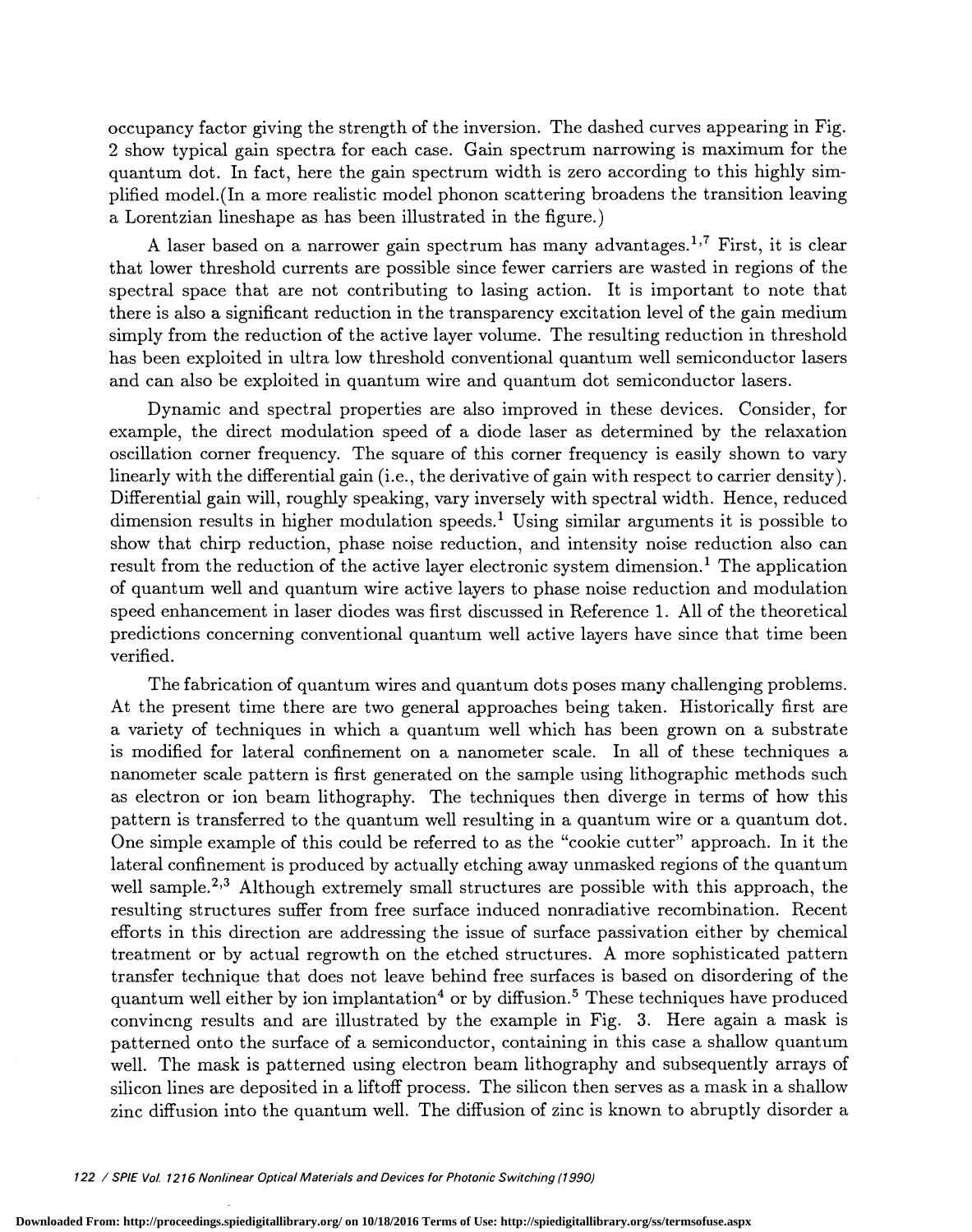

Fig. 3. A schematic drawing of diffusion induced disordering of a shallow quantum well to produce quantum wires. A narrow stripe of silicon is produced by electron beam lithography and subsequent liftoff on the surface of a sample containing a shallow quantum well. The silicon stripe serves as a mask for a zinc diffusion which selectively disorders the quantum well.



Fig. 4. Secondary electron and cathodoluminescence images of several arrays of wires and an isolated wire. The left half shows the silicon mask as a conventional SEM micrograph. The width of the silicon stripes in the arrays varies from 3700A (upperleft array) to 1600A (lower right array). The right half shows the spectrally resolved cathodoluminescence image of the same region at a wavelength of 780 nm. The sample temperature is 77K.

SPIE Vol. 1216 Nonlinear Optical Materials and Devices for Photonic Switching (1990) / 123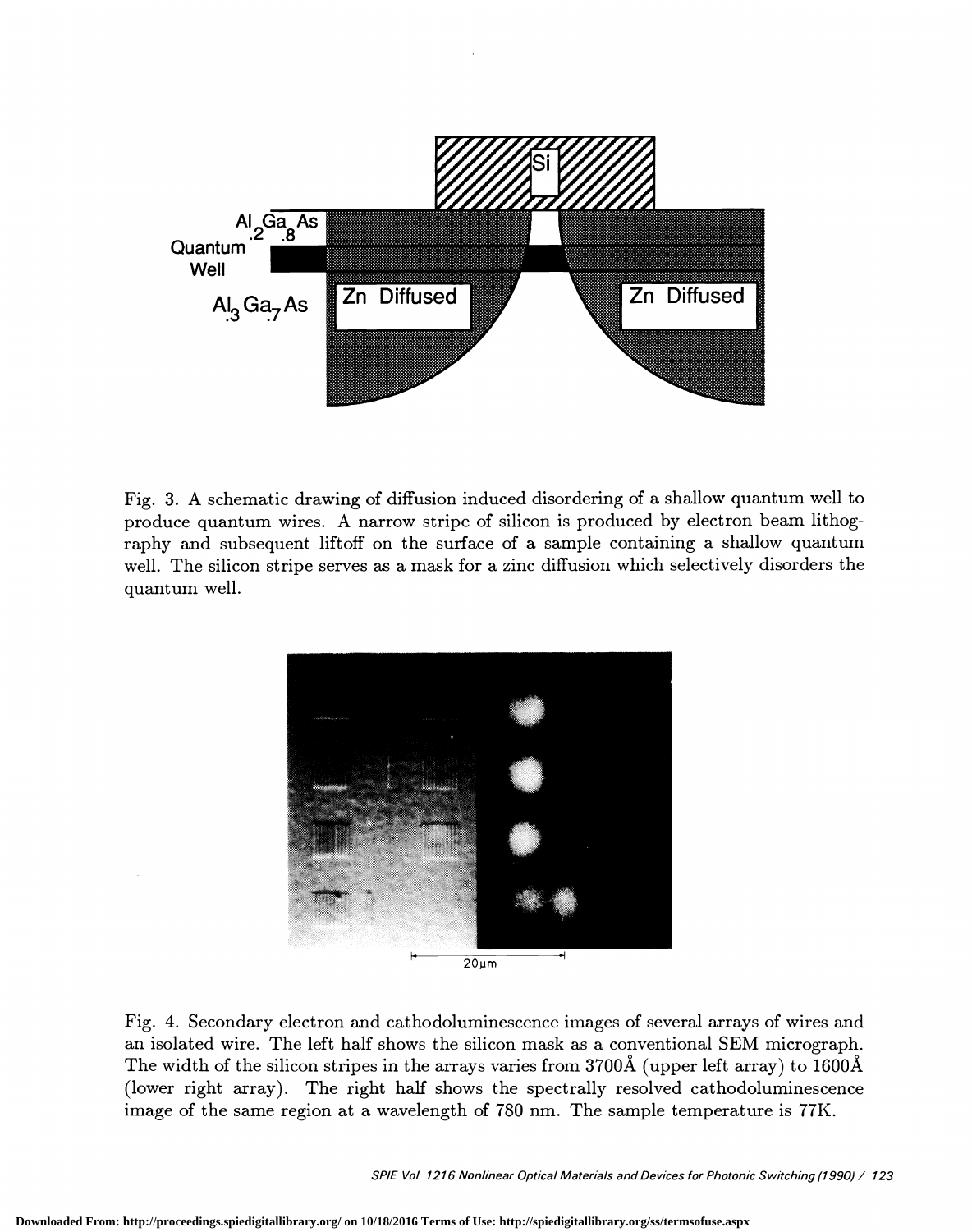quantum well. By timing the diffusion correctly, wire-like regions of low bandgap quantum well material are left behind. Fig. 4 shows a scanning electron micrograph of several silicon arrays with elements of various widths.

Also shown in the figure is a cathodoluminescence (CL) micrograph of this same region of the sample. Cathodoluminescence is an alternative means of imaging with a scanning electron microscope. Rather than collecting secondary electrons, CL uses light that is emitted by the recombining electron-hole pairs that have been excited by the electron beam.6 The collected CL emission in this micrograph is spectrally resolved using a grating monochrometer before detection. The wavelength selected is slightly blue shifted from the original quantum well emission peak. The CL image indicates that the quantum well has been successfully disordered in the unmasked regions of the sample. The inability to actually resolve the lines is a consequence of CL's limited spatial resolution which is determined by carrier diffusion.

Before discussing the second category of fabrication approaches, it is interesting to consider again the application of these structures to semiconductor laser active layers. In addition to the considerations mentioned earlier, we will now include an additional nonideality that plays a central role in determining the ultimate performance of a quantum wire or quantum dot semiconductor laser. This is fabricational inhomogeneity. Consider, for example, arrays of quantum dots. The confinement energy depends strongly in these structures on the size of the dot. This, in turn, implies that the gain spectrum for an array of quantum dots experiences fabricational induced inhomogeneous broadening. Such broadening tends to counteract the beneficial effects of quantum confinement. The interesting question is therefore: what fabricational tolerance is required if a quantum dot active layer is to outperform a conventional active layer? This question is addressed in Fig. 5 where maximum attainable gain (in both inverse spatial and temporal units) has been plotted for various densities of GaAs quantum dots versus a fabricational RMS variance in dot diameter.7 There are actually two sizes of dots considered in the plot. Large dots having a radius of  $100\text{\AA}$  and small dots having a radius of  $50\text{\AA}$ . Consider the case of small quantum dots with a packing density  $\eta_s = 1.25 \times 10^{17} \text{cm}^{-3}$ . To attain a maximum optical gain of 120  $cm^{-1}$  (a number typical of bulk GaAs material under high excitation) all dots must be filled with two electrons and two holes (i.e., the equivalent carrier density will be  $2.50 \times 10^{17}$  cm<sup>-3</sup>) and a fabrication tolerance of 20Å must be maintained. This is well over an order of magnitude better than the bulk material which would only attain these values at carrier densities on the order of  $5 \times 10^{18} cm^{-3}$ .

There are two important points to be made here. First, the above estimate is good news for approaches based on nanolithographic patterning, because although a 20A tolerance on an array of 200A diameter dots exceeds the current state-of-the-art in beam patterning and pattern transfer, it is well within an order of magnitude of what is currently attainable. Second, in considering the figure, it is clear that what is truly needed is a fabrication technology capable of monolayer tolerences, i.e., the equivalent of MBE or MOCVD in the lateral directions.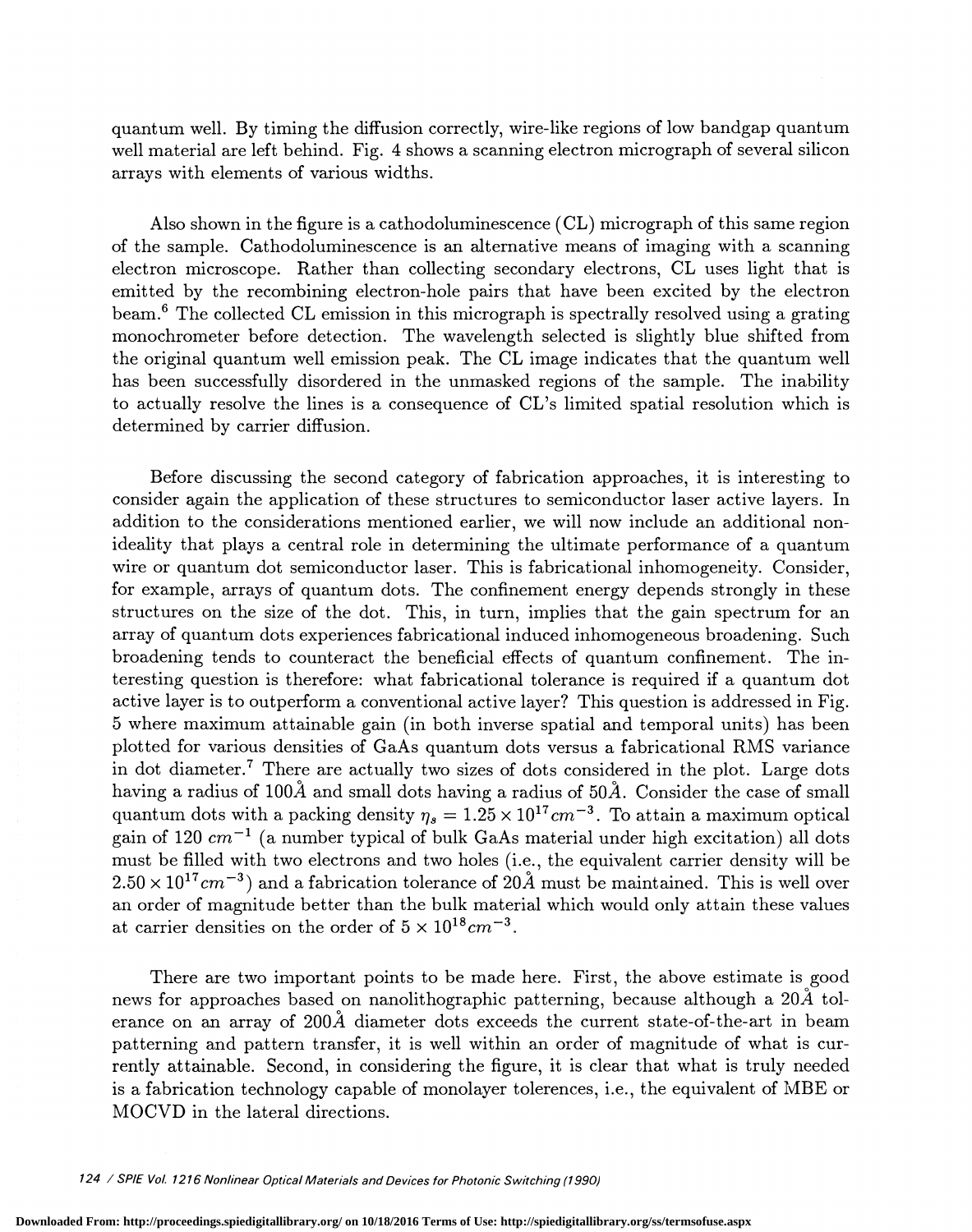

Fig. 5. Maximum possible optical gain versus fabrication tolerance(given as the rms roughness of dot diameter) for arrays of quantum dots of various dot densities( $\eta_L, \eta_S$ ). Large quantum dots (density  $\eta_L$ ) will have an average diameter of 200Å and small quantum dots (density  $\eta_s$ ) have an average diameter of 100Å. The cross hatched region is beyond the geometrical packing limit of the quantum boxes.

Although such a technology does not yet exist, the second category of techniques are clearly moving in this direction. These are techniques that seek to extend the fabricational control offered by MBE and MOCVD in the z-direction into the x and y-directions. In this way the quantum wires or dots can be formed in the growth process. Examples of these techniques are vicinal growth to produce vertical superlattices<sup>8</sup>, quantum well thickness control through growth on patterned substrates<sup>9</sup>, and very recently compositional control through growth on patterned substrates.<sup>10</sup> Fig. 6 illustrates the latter of these. The top of Fig. 6 shows a schematic drawing of a substrate patterned by chemically etching a groove. MBE growth of A1GaAs epilayers on such a substrate proceeds along various directions. Surprisingly, under appropriate growth conditions, it has been demonstrated that the (111) growth directions segregate into a quasi periodic structure having a period between  $50-70A$ <sup>10</sup> On the average the composition is uniform, but the microscopic ordering along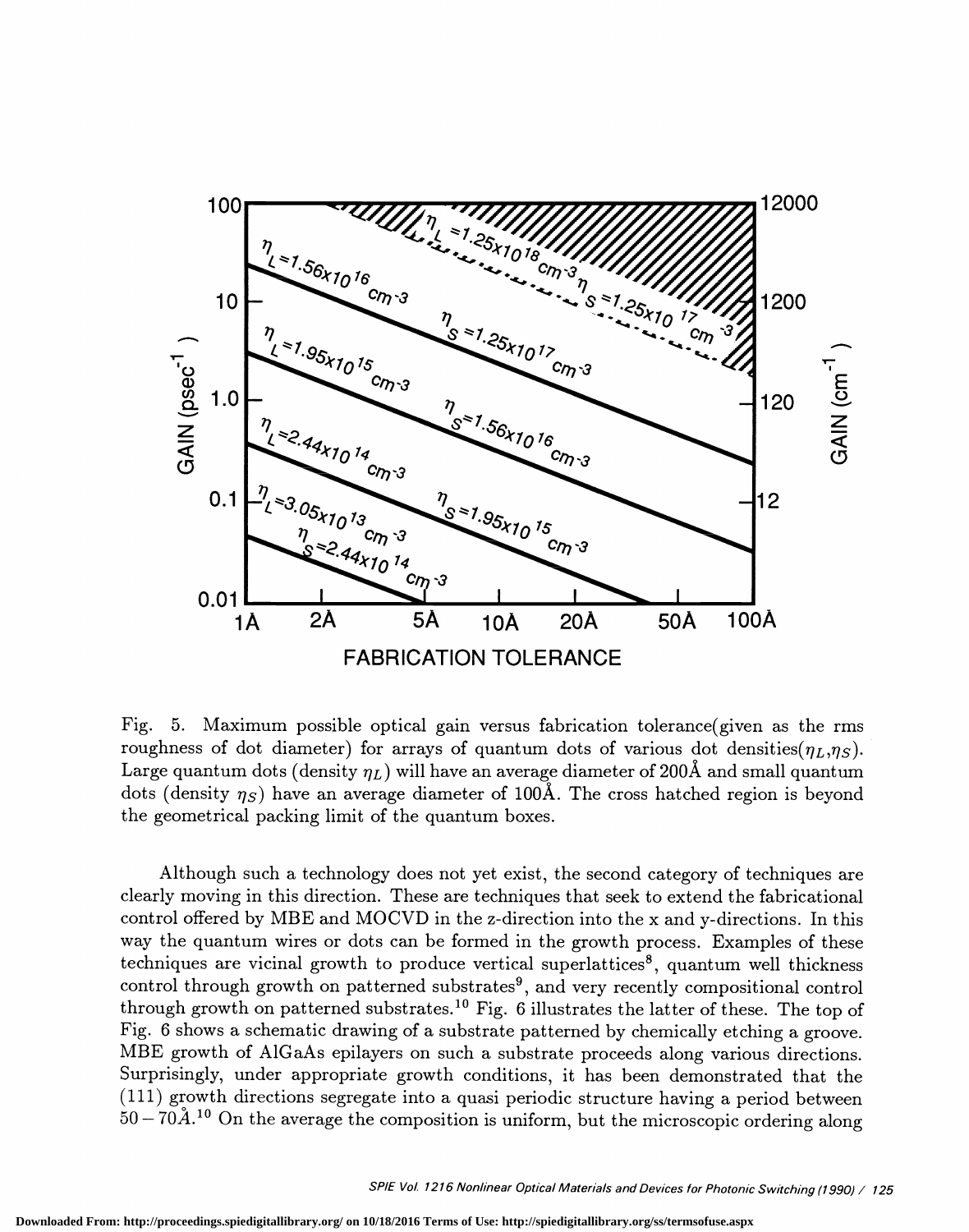

Fig. 6. Spectrally resolved cathodoluminescence micrographs of a cross section of a groove in the surface. A schematic diagram of the grown sample is shown at the top. The different micrographs represent luminescence images of the sample taken at particular wavelengths. (a)  $6700\text{\AA}$  and (b)  $7000\text{\AA}$ .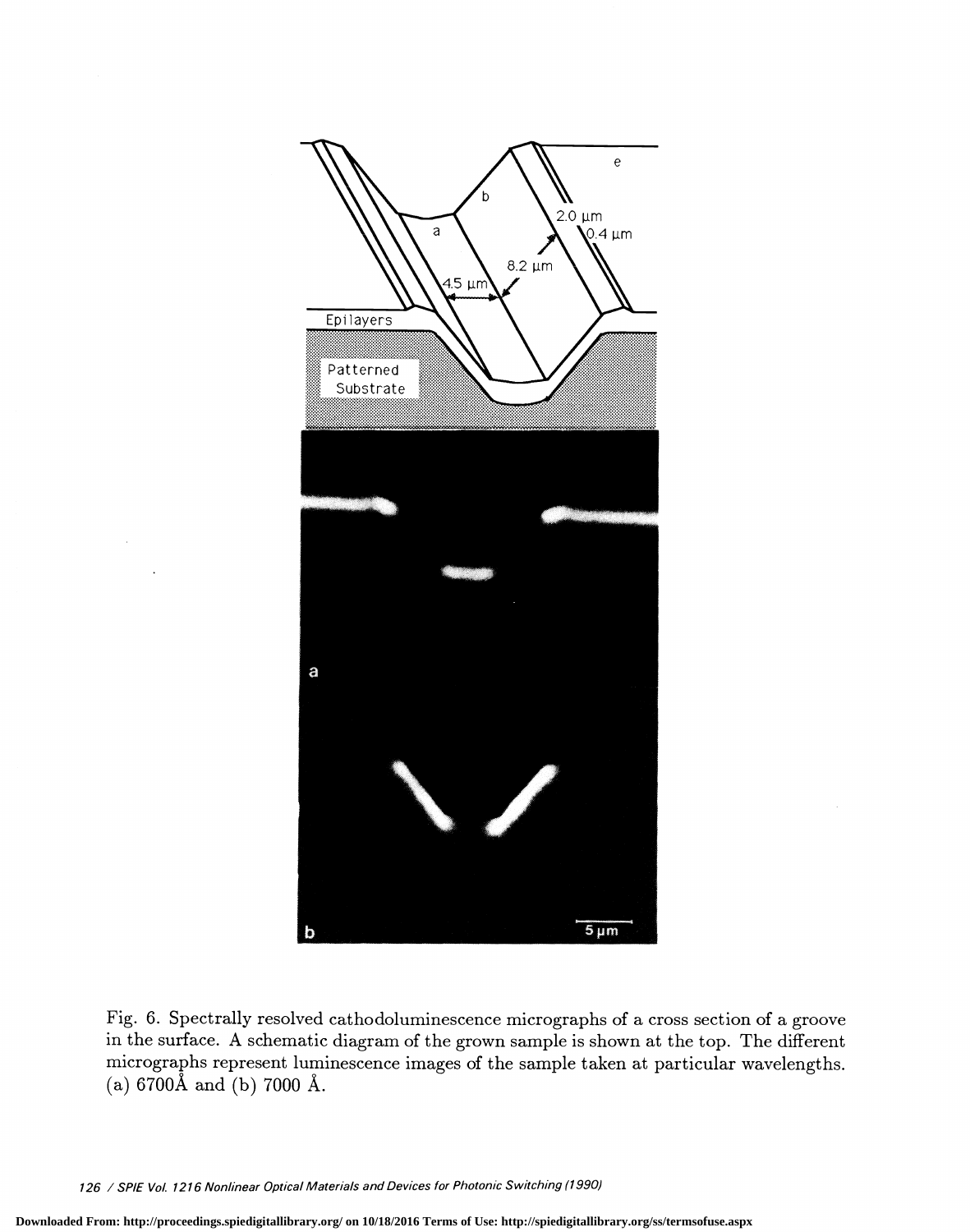

Fig. 7. SEM micrograph of selectively grown GaAs dots showing faceted nature of growth.

SPIE Vol. 1216 Nonlinear Optical Materials and Devices for Photonic Switching (1990) / 127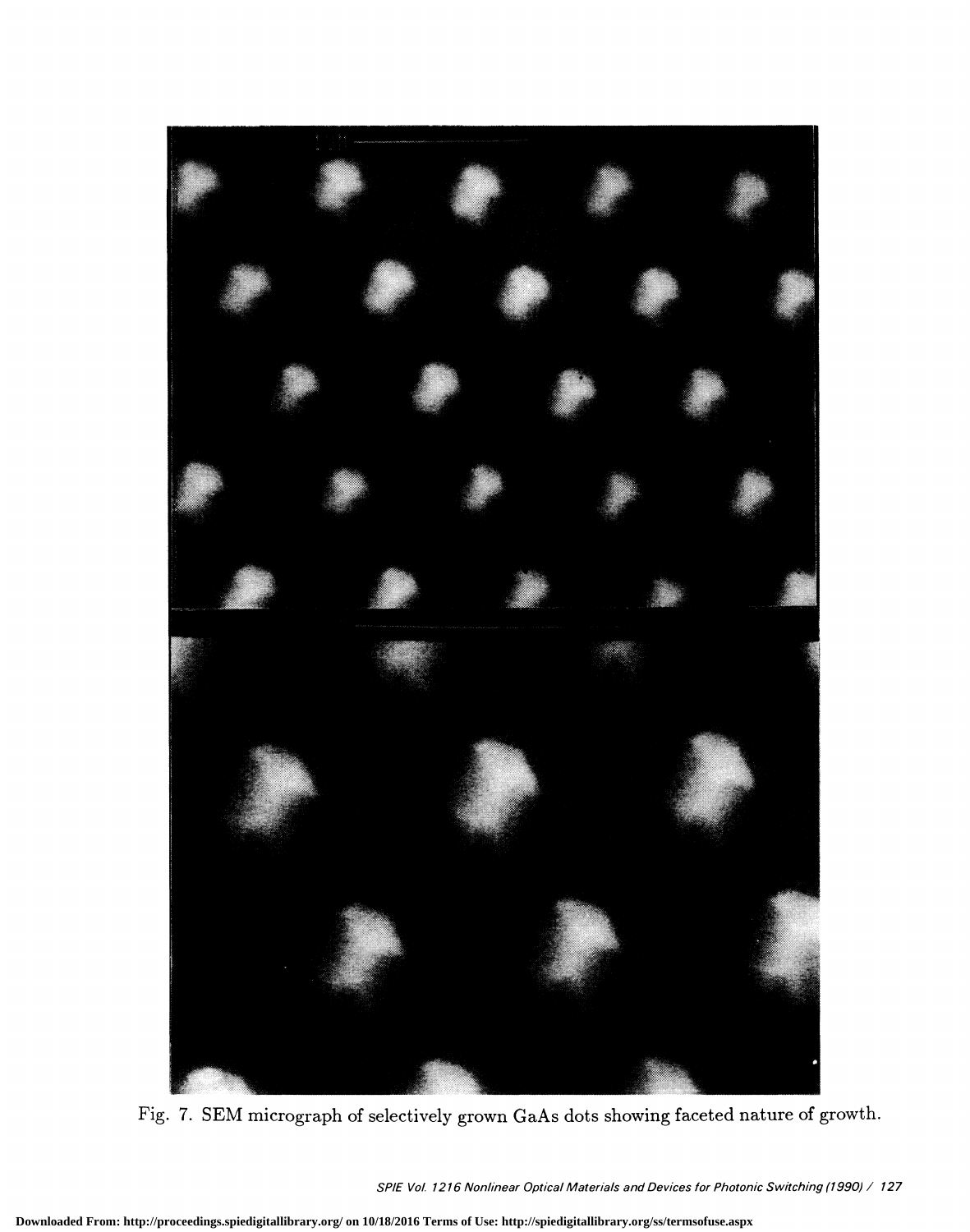the (111) growth directions produces an abrupt lateral change in the effective bandgap energy. This is apparent in Fig. 6 where CL micrographs of groove crossections are shown at two different wavelengths.

A new technique which we are currently pursuing is the use of selective epitaxy to grow quantum dot and quantum wire structures.It is related to the above techniques in that the dot structure is formed during growth. It is also related to beam patterning methods descibed earlier since the positions at which the dots or lines are grown is patterned prior to growth. Selective epitaxy refers to a lateral spatially controlled growth of an epitaxial material within openings of a mask material residing on the substrate during growth. The masking material we use is a dielectric layer of Si 3N 4. Recent optimization of growth conditions and selection of growth precursors have produced the high quality growth of GaAs in openings down to the micron scale<sup>11</sup>. By using electron beam lithography to generate the openings we have successfully grown structures with diameters less than 700A. Fig. 7 shows an SEM micrograph of .25 $\mu$ m GaAs dots grown by this method. These photos illustrate the facetted nature of the growth.By performing a subsequent growth of A1GaAs these GaAs structures can be completely imbedded in a higher bandgap material. We have recently achieved such growth and have seen luminescence from GaAs dots less than 1000Å in diameter.

In conclusion, the optical properties of arrays of quantum dots and quantum wires have been discussed with emphasis on their application to semiconductor lasers. In addition, a number of approaches to fabrication of these structures have been discussed. Fabrication approaches currently under investigation divide into two broad categories: fabrication based on beam patterning and in-situ fabrication approaches. Extremely good control of fabrication tolerance is essential if quantum wires and quantum dots are to be be useful in semiconductor lasers. With continued refinements in existing fabrication techniques useful quantum wire and quantum dot semiconductor lasers should be possible. To fully tap the performance advantages of these structures, however, will probably require an entirely new fabrication technology.

The authors would like to acknowledge the support of the Office of Naval Research and the Strategic Defense Initiative Organization/Innovative Science and Technology. One of us (PS) would like to acknowledge the support of a graduate National Science Foundation fellowship.

- [1] Y. Arakawa, K. Vahala, A. Yariv, Appl. Phys. Lett., 45, 950 (1984).
- [2] K. Kash, A. Scherer, J. M. Worlock, H. G. Craighead, M. C. Tamargo, Appl. Phys. Lett., 49, 1043 (1986).
- [3] II. Temkin, G. J. Dolan, M. B. Panish, S. N. G. Chu, Appi. Phys. Lett., 50, 413 (1987). [4] J. Cibert, P. M. Petroff, G. J. Dolan, S. J. Pearton, A. C. Gossard, J. H. English,
- Appl. Phys. Lett., 49, 1275 (1986).<br>[5] H. A. Zarem, P. C. Sercel, M. E. Hoenk, J. A. Lebens, K. J. Vahala, Appl. Phys.
- Lett., 54, 2692 (1989).
- [6] M. E. Hoenk, K. J. Vahala, Rev. Sci. Instr., 60, 226 (1989).
- [7] K. J. Vahala, J. Quant. Electron., QE-24, 523 (1988).

128 / SPIE Vol. 1216 Nonlinear Optical Materials and Devices for Photonic Switching (1990)